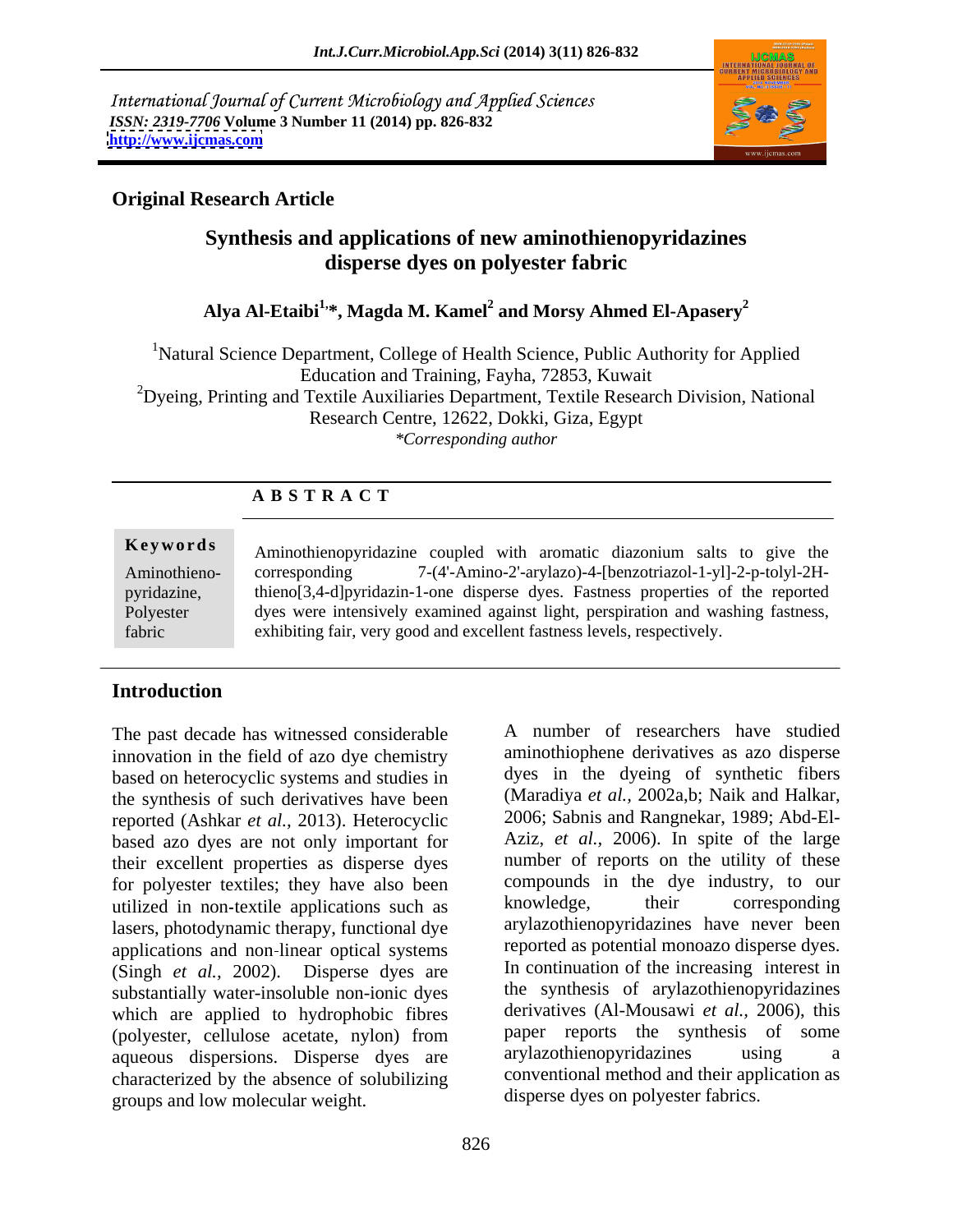Melting points were recorded on a Gallenkamp apparatus. IR spectra were recorded using KBr pellets on a JASCO FTIR-6300 FT-IR spectrophotometer.  ${}^{1}H$ and  $^{13}$ C NMR spectra were recorded on  $7-(4-Amino-2-$  methylphenylazo)-4-Bruker DPX 400 MHz super-conducting NMR spectrometer with proton spectra measured at 400, and carbon spectra at 100 MHz. Mass spectra were measured on a high resolution GC/MS DFS-Thermo, of an  $v_{\text{max}}/\text{cm}^{-1}$  3310 and 3230 (NH<sub>2</sub>), 1675 (CO); electron ionization property (EI, 70 EV). <sup>1</sup>H NMR (DMSO- $d_6$ ):  $\delta_{\rm H}$  = 2.24 (s, 3H, Microanalyses were performed on  $CH_3$ ), 2.35 (s, 3H, CH<sub>3</sub>), 6.38 (d, 2H, J = Elemental-Vario Micro cube Analyzer. 8.4 Hz, 4-tolyl-H), 6.95 (d, 2H, J = 8.4 Hz,

A solution of aryldiazonium chloride 2 (prepared from the corresponding aromatic *7-(4'-Amino- 2'- chlorophenylazo) - 4* amine (0.01 mol) and the appropriate *[benzotriazol-1-yl]-2-p-tolyl-2H-thieno[3,4* quantities of both hydrochloric acid and *dlpyridazin-1-one* (4c) sodium nitrite) (10 mmol) at 0 ºC was added to a solution of compound 1 (10 mmol) in Red crystals  $(76%)$ , mp.  $>300$  °C; IR: acetic acid (50 ml) containing sodium  $v_{\text{max}}/\text{cm}^{-1}$  3325 and 3220 (NH<sub>2</sub>), 1655 (CO); acetate (0.60 g). The reaction mixture was  ${}^{1}H$  NMR (DMSO- $d_6$ ):  $\delta_H = 2.38$  (s, 3H, stirred at room temperature for 1 hr and the  $CH_3$ , 6.43 (d, 2H, J = 8.8 Hz, 4-tolyl-H), solid product was collected by filtration and  $7.20$  (d, 2H, J = 8.8 Hz, 4-tolyl-H), 7.30crystallized from DMF/ethanol 7.32 (m, 2H, benzotriazolyl-H), 7.37 (s, 1H,  $(3:1)$ . Compounds 4a, 4c and 4d have been thienyl-H), 7.54 (d, 2H, J = 8.6 Hz, 4confirmed by reported spectroscopic chlorophenyl-H), 7.60 (d, 2H,  $J = 8.6$  Hz, 4-**Materials and Methods**<br>
2H, NP1, D-9.0 (m, 4H, phenyl-H), 7.78 (d, 1H, J-8<br> **Dariumention**<br>
2H, NP1, D-9.0 exchangeable), 7.90 (d, 1H, J-8<br> **Dariumention**) (m, R-3.8 (d, 1H, J-8<br> **Colliderance recorded on a**  $16$  D-colli

*yl]-2-p-tolyl-2H-thieno[3,4-d] pyridazin-1-*

Red crystals  $(75\%)$ , mp.  $>300$  °C; IR:  $_{\text{max}}/\text{cm}^{-1}$  3326 and 3215 (NH<sub>2</sub>), 1655 (CO); <sup>1</sup>H NMR (DMSO- $d_6$ ):  $\delta_H$  2.38 (s, 3H, CH<sub>3</sub>), 6.49 (d, 2H, J = 8.7 Hz, 4-tolyl-H), 7.16 (d, *[benzotriazol-1-yl]-2-p-tolyl-2H-thieno[3,4-* 2H,  $J = 8.7$  Hz, 4-tolyl-H), 7.30-7.32 (m, *dlpyridazin-1-one* (4d)

**Materials and Methods** H), 7.49-7.60 (m, 4H, phenyl-H), 7.76 (br, **Instrumentation**  $= 8$  Hz, benzotriazolyl-H). 8.28 (d, 1H,  $J = 8$ Hz, benzotriazolyl-H). Ms: *m/z* 478 [M  $+$ <sub>1</sub> ].  $C_{25}H_{18}N_8OS$ : C, 62.74; H, 3.79; N, 23.41; S, 6.70. Found C, 62.63; H, 3.79; N, 23.18; S, 6.86.

> *7-(4-Amino- 2- methylphenylazo)-4 benzotriazol -1- yl-2-p- tolyl-2H-thieno[3,4 d]pyridazin-1-one* (4b)

**General procedure for the synthesis of** (s, 1H, thienyl-H), 7.28-8.29 (m, 5H, arom **azo disperse dyes (4a-d)** H), 9.17 (br, 2H, NH<sub>2,</sub> D<sub>2</sub>O exchangeable), Red crystals (78%), mp. 212°C; IR: 4-tolyl-H), 7.28-8.29 (m, 2H, arom-H), 7.76  $Ms: m/z$  492 [ $M<sup>+</sup>$ ]. ].

*d]pyridazin-1-one* (4c)

data (Al-Mousawi *et al.,*2006) chlorophenyl-H), 7.76 (br, 2H, NH2, D2O *7-(4'-Aminophenylazo)-4-[benzotriazol-1-* benzotriazolyl-H), 8.31 (d, 1H, J = 8 Hz,  $^{\circ}C$ ; IR: exchangeable),  $7.89$  (d,  $1H$ ,  $J = 8$  Hz, benzotriazolyl-H).

*one* (4a) **Ms**:  $m/z$  512 [M<sup>+</sup>]. C<sub>25</sub>H<sub>17</sub>N<sub>8</sub>OSCI: C, <sup>o</sup>C; IR: 59.10; H, 3.49; N, 21.89; S, 6.32. Ms: *m/z* 512 [M<sup>+</sup>]. C<sub>25</sub>H<sub>17</sub>N<sub>8</sub>OSCl: C,  $^{+1}$  C H N OCCI $^{+}$  C 58.53; H, 3.34; N, 21.84; S, 6.25. Found C,

> *7-(4'-Amino-2'-nitrophenylazo)-4 d]pyridazin-1-one* (4d)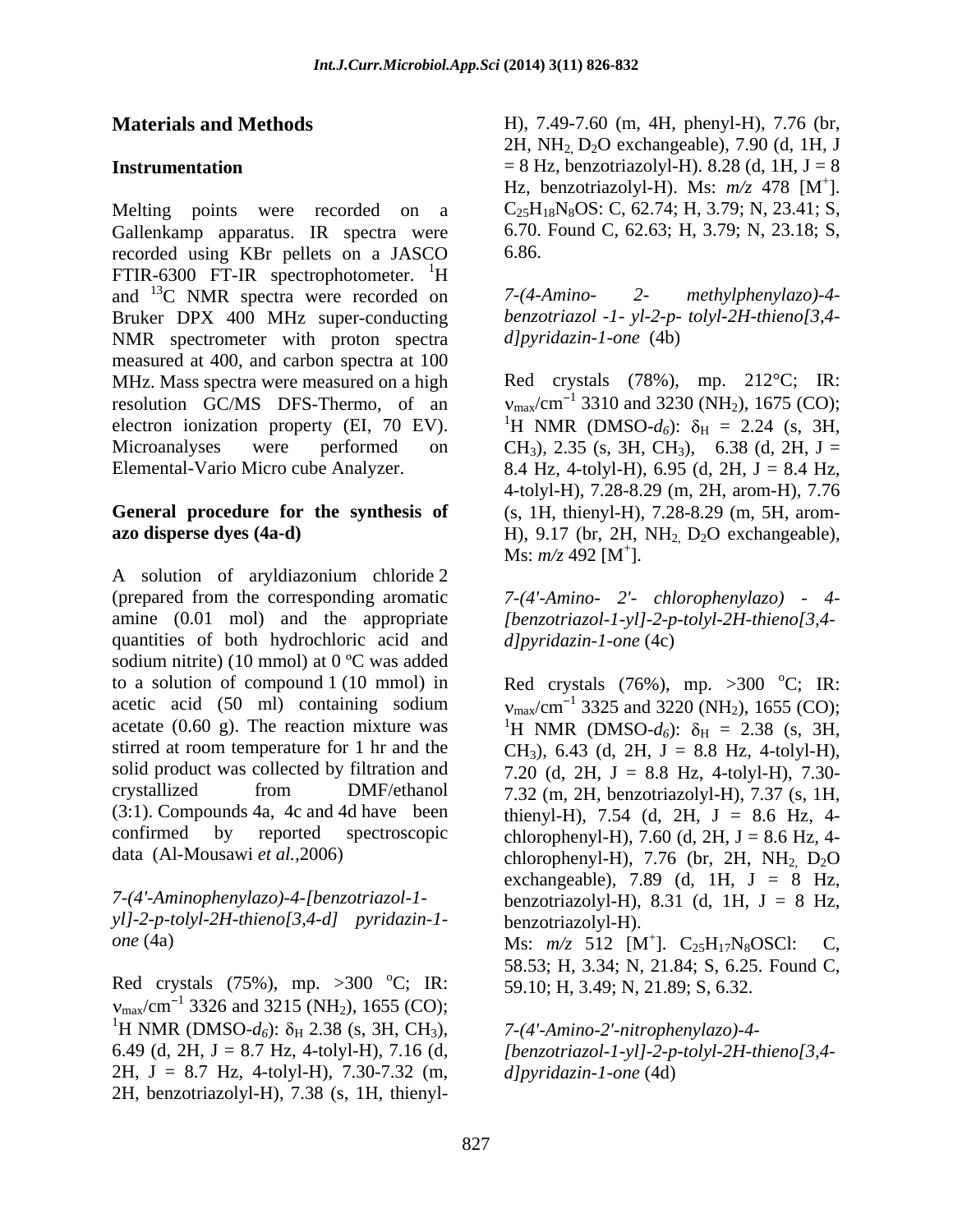Red crystals (78%),  $> 300^{\circ}$ C; IR:  $v_{\text{max}}/cm^{-1}$ 3323 and 3218 (NH<sub>2</sub>), 1666 (CO); <sup>1</sup>H NMR (DMSO- $d_6$ ):  $\delta_H = 2.37$  (s, 3H, CH<sub>3</sub>), 6.53 (d, <sup>o</sup>C an<br>
2H I = 8.8 Hz 4-tolvl-H) 7.33 (d, 2H I = dried. 2H,  $J = 8.8$  Hz, 4-tolyl-H), 7.33 (d, 2H,  $J =$ 8.8 Hz, 4-tolyl-H), 7.36 (s, 1H, thienyl-H), 7.55-7.62 (m, 5H, benzotriazolyl-H and arom*-*H), 7.90 (d, 1H, J = 8 Hz, benzotriazolyl-H). 7.96 (br, 2H,  $NH<sub>2</sub>$  D<sub>2</sub>O exchangeable),  $8.38$  (d, 1H,  $J = 8$  Hz,  $C_{25}H_{17}N_9O_3S$ : C, 57.35; H, 3.27; N, 24.07; S, 6.12. Found C, 57.33; H, 3.36; N, 23.79;

# **High temperature dyeing method (HT)**

Polyester 100% was used. The fabric was 2013a,b). treated before dyeing with a solution containing non-ionic detergent 5 g/L (Hostapal CV, Clariant, Egypt) and sodium carbonate (2 g/L) in a ratio of 50:1 at  $60^{\circ}$ C for 30 min, thoroughly washed with water,

A dispersion of the dye was produced by **Fastness to washing** dissolving the appropriate amount of dye (1% shade) in 2 mL DMF and then added drop wise with stirring to the dye bath (Liquor ration 50:1) containing sodium lignin sulfonate as dispersing agent. The ratio of dispersing agent to dyestuff is 1:1. The pH of the dye bath was adjusted to 4.5 using aqueous acetic acid and the wetted-out polyester fabrics were added. Dyeing was performed by raising the dye bath temperature to 130°C under pressure in a dyeing machine at a rate of 15°C/min, holding at this temperature for 60 min and then cooling to  $50^{\circ}$ C. After dyeing, the **Fastness to perspiration** fabrics were thoroughly washed and subjected to surface reduction clearing ((2 g  $NaOH + 2 g$  sodium hydrosulphite)/L and soaped with 2% nonionic detergent to

 $^{\circ}$ C; IR: v<sub>max</sub>/cm<sup>-1</sup> improve washing fastness). The samples <sup>1</sup>H NMR were heated in this solution for 45 min at 70 improve washing fastness). The samples °C and then thoroughly washed and air dried. **Example 2018** 

## **Colour measurements and analyses Colour measurements**

benzotriazolyl-H). Ms:  $m/z$  523 [M<sup>+</sup>]. polyester fabrics were determined on a + ]. polyester fabrics were determined on a S, 5.88. by using the light reflectance technique **Materials** values, were determined by applying the The colorimetric parameters of the dyed reflectance spectrophotometer. The colour yields of the dyed samples were determined performed on UV-Vis spectrophotometer. The colour strengths, expressed as K/S Kubelka-Mink equation (Al-Mousawi *et al.,*

2013a,b).  

$$
K/S = [(1 - R)^{2}/2R] - [(1 - R_o)^{2}/2R_o]
$$

and air dried at room temperature.<br>
fabric;  $K =$  absorption coefficient;  $S =$ **Dyeing** where  $R =$  decimal fraction of the reflectance of the dyed fabric;  $R<sub>o</sub> =$  decimal fraction of the reflectance of the undyed scattering coefficient.

### **Fastness tests Fastness to washing**

After washing using  $5 \text{ g/L}$  of the non-ionic detergent (Hostapal CV, Clariant, Egypt) and 2 g/L of sodium carbonate, the dyed fabrics were tested by using ISO standard methods (Chrysler *et al.,* 1990). A specimen of dyed polyester fabric was stitched between two pieces of undyed cotton and wool fabrics, all of equal length, and then washed at 50 °C for 30 min. The changes in color were assessed according to the gray scale (Al-Qalaf *et al.,* 2013).

### **Fastness to perspiration**

The samples were prepared by stitching a piece of dyed polyester fabric between two pieces of cotton and wool fabrics, all of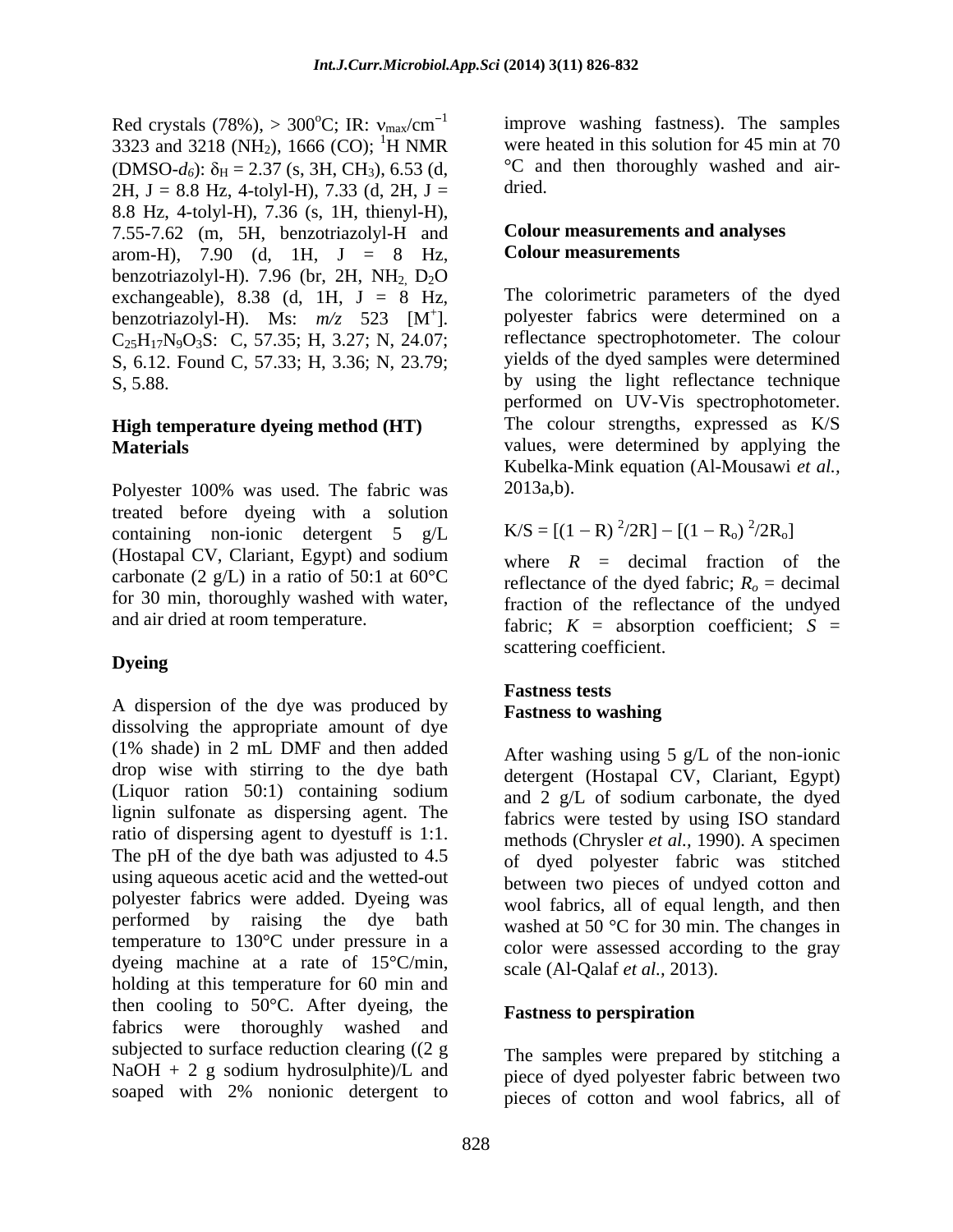equal length, and then immersed in the acid solution ( $pH = 4.5$ ) contains sodium chloride (Scheme 1). (10 g/L), sodium dihydrogen orthophosphate (1 g/L) and histidine monohydrochloride  $(0.25 \text{ g/L})$ . The alkaline solution (pH = 8.7) contains sodium chloride (10 g/L), disodium orthophosphate (1 g/L) and histidine monohydrochloride  $(0.25 \text{ g/L})$ . The changes in color were assessed according to the gray

Light fastness was determined by exposing the dyed polyester on a Xenotest 150 30°C, black panel temperature 60°C, relative humidity 50–60%, and dark glass (UV) filter system) for 40 h. The changes in color were assessed according to the blue scale (Al-<br>
Fraibi *et al.*, 2014). vellowness Etaibi *et al.*, 2014). Superior vellowness (positive) and blueness (positive) and blueness

The synthesis of some disperse dyes based on aminothienopyridazines moiety has been reported (Al-Mousawi *et al.,* 2006). Herein, in an attempt to evaluate their dyeing aminothienopyridazines towards nitrogen electrophiles was investigated. The coupling take place at amino group rather than the introduction of electron-<br>donating decreased the lightness and thienyl-H, this may be attributed to the steric effect due to the presence of bulky group, benzotriazolyl group, at position-4.

afforded the disperse dyes 4a-d. The obtained dyes are believed to be formed final isolated dyes 4a-d. The structures 4a-d were supported by  ${}^{1}H$  NMR spectra that displayed a singlet at  $\delta_H$  ca. 7.4 ppm was indicated by the negat  $-16.25$  (yellow-blue axis).

or alkaline solution for 30 min. The acid downfield aromatic protons and NH<sub>2</sub> signals assigning for thienyl-H along with (Scheme 1).

scale (Al-Etaibi *et al.,* 2014). their fastness properties (e.g., fastness to *Fastness to light* of dyeing on polyester fabrics is expressed (Original Hanau, chamber temperature 25 darkness (*L\**); brightness or dullness **Results and Discussion** was used to explain the amount of dye behaviour, the reactivity of lable 1, demonstrate that the introduction of Thus compound 1 reacts with  $\frac{\text{migner}}{\text{m} \cdot \text{m}}$  reacts with  $\frac{\text{migner}}{\text{m} \cdot \text{m}}$  reacts with benzenediazonium salt in acidic medium  $\frac{\text{array}}{\text{array}}$  (as shown by the nighter C  $\frac{m}{n}$  values) through the non-isolated intermediates 3a-d,<br>which undergoes rearrangement to give the  $\frac{4d}{3}$  as a violet color. In general, the color <sup>1</sup>H NMR spectra that tabric shifted to the bluish directions; this Disperse dyes 4a-d were applied to polyester fabrics at 1% (dye shade), using high temperature dyeing method (HT) at 130 °C. Reddish-orange to violet colour shades were obtained. The dyeing properties on the polyester fabrics were evaluated in terms of washing, perspiration and light). The colour in terms of CIELAB colour space values (Table 1), and the following CIELAB coordinates were measured: lightness or (chroma  $(C^*)$ ); hue angle (*h*) from 0 to 360°; *a\**, whose value represents the degree of redness (positive) and greenness (negative); and *b\*,* whose value represents the degree of yellowness (positive) and blueness (negative). The surface colour yield  $K\mathcal{S}$ was used to explain the amount of dye absorbed on the surface of the fibre. The KS values listed in Table 1 which shows that dyes 4a-d showed high affinity for the polyester fabrics and the KS were all generally satisfactory. The results listed in Table 1, demonstrate that the introduction of electron-withdrawing groups at the benzene ring improved the lightness and brightness; in contrast, the introduction of electron donating decreased the lightness brightness so dyes 4c was lighter and brighter than the 4b. The dyeing obtained using dye 4b was red (as shown by the higher *a\** values, higher *b\** values) and brighter (as shown by the higher *C\** values) than the dye 4a. The *h* values in Table 1, show that almost all of the dyed polyester samples expressed the same hue, except dye 4d as a violet color. In general, the color hues of the disperse dye 4d on the polyester fabric shifted to the bluish directions; this was indicated by the negative value of  $b^*$  = 16.25 (yellow-blue axis).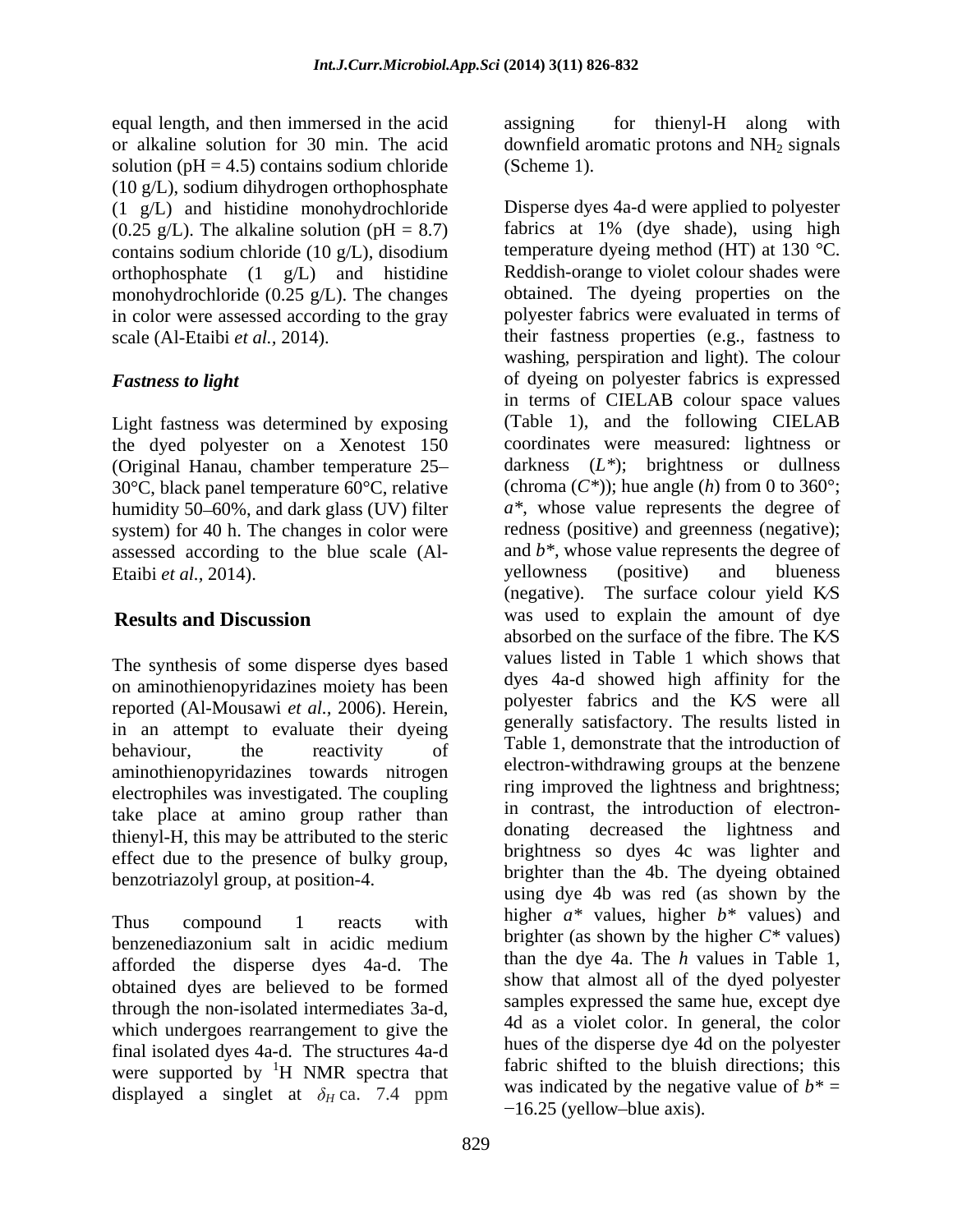The fastness ratings are recorded in Table 2, fastness was obtained by the dye 4d hydrophobic, high washing and perspiration displayed fair fastness on polyester fabrics. It is of value to mention here that light

shows that the disperse dyeing displayed containing a nitro group in the diazonium very good fastness levels to washing and component, the nitro group increases the excellent fastness levels to perspiration. In polarity of the dyes (Metwally *et al.,* 2004; general, these dyes are characteristically Al Mousawi *et al.,* 2014), which may link fastness ratings are expected. The light an extra way for the energy dissipation after fastness of the dyes 4a-d on polyester light absorption which decreases the chances them more strongly to the fabric and it opens for photo-fading.

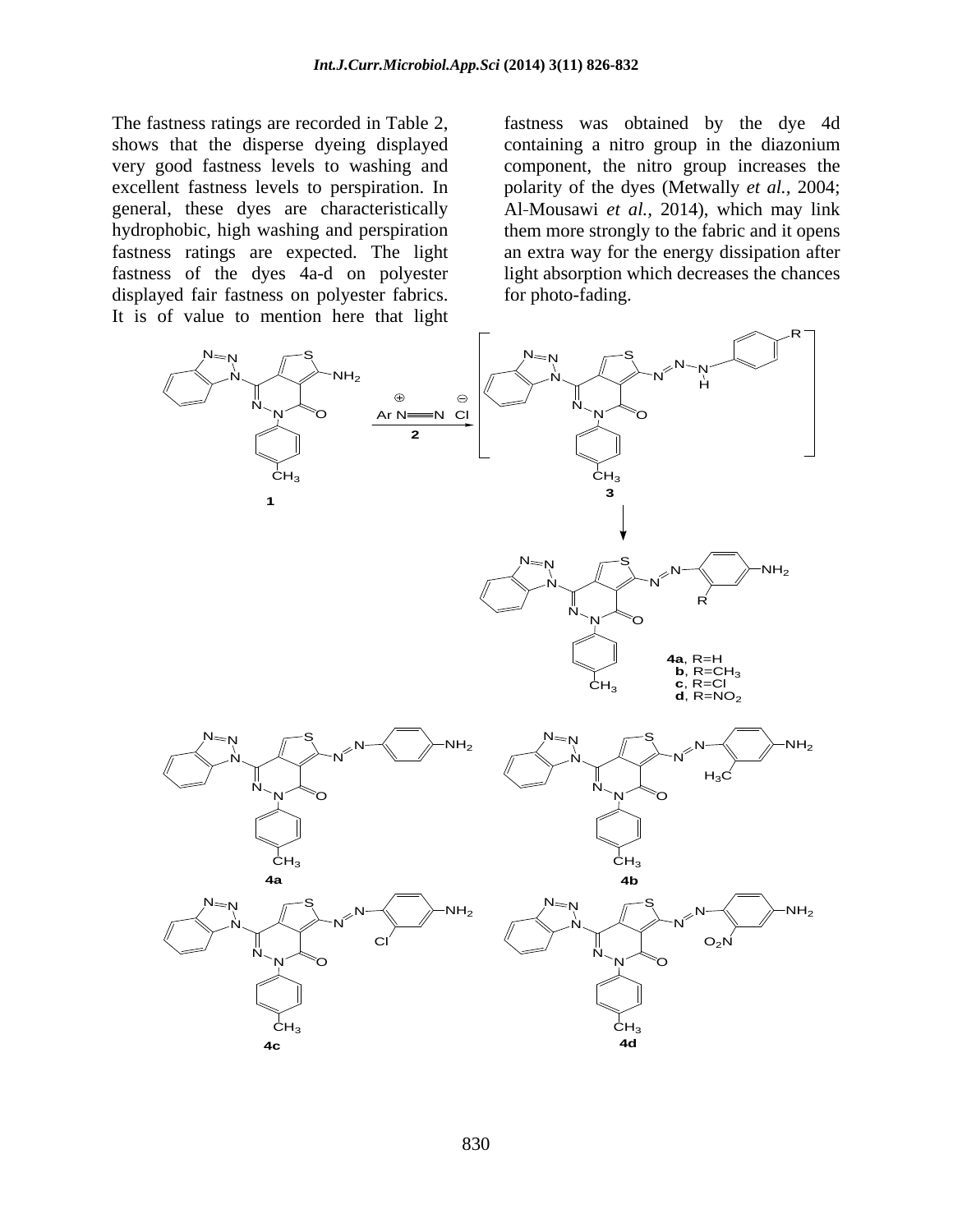|    | Dye Colour shade on | Absorption              | $\mathbf{L}^*$ | $\mathbf{a}^*$   |  | $h^*$                                | K/S |
|----|---------------------|-------------------------|----------------|------------------|--|--------------------------------------|-----|
|    | no polyester        | $(\lambda_{\max} (nm))$ |                |                  |  |                                      |     |
|    | 4a Reddish-orange   | 505                     |                |                  |  | 42.34 37.11 13.96 39.47 20.79 10.05  |     |
|    | 4b Red              |                         |                |                  |  | 39.05 45.68 18.28 49.32 22.07 16.03  |     |
|    | 4c Pink             |                         |                | 45.50 42.14 7.91 |  | 47.89 11.13 7.84                     |     |
| 4d | Violet              |                         |                |                  |  | 33.37 25.63 -16.25 31.42 327.43 9.79 |     |

**Table.1** Shade and optical measurements of the azo disperse dyes on the polyester fabrics

**Table.2** Fastness properties of azo disperse dyes on polyester fabrics\*

|   | Dye no Wash fastness |       |                           |  |
|---|----------------------|-------|---------------------------|--|
|   |                      |       | $\lambda$ Ilzaliz<br>аіка |  |
|   |                      | AI IT | $\sim$                    |  |
|   |                      |       |                           |  |
|   | $4-5$                |       |                           |  |
|   |                      |       |                           |  |
| A |                      |       |                           |  |

 $*$  Alt = alteration; SC = staining on cotton; SW = staining on wool.

- Abd-El-Aziz, A.S., Afifi, T.H. 2006.
- Afifi,T.H. 2006. Novel azo disperse dyes
- 2014. Synthesis, characterization
- Al-Mousawi, S, Elassar, A-Z., El-Apasery,

**References** *Sulfur Silicon Relat. Elem.,* 181: 1755 1771.

- Novel azo disperse dyes derived from aminothiophenes: Synthesis and UV-visible studies. *Dyes Pigments,* 70: 8–17. The result of Recent developments with derived from aminothiophenes: laboratory outcomes. *Eur*. J. Synthesis and UV-visible studies, Chem., 5:192-200. Al Mousawi, S.M., El Apasery, M.A., Elnagdi, M.H. 2013b. Arylazoazines and arylazoazoles as interesting disperse Recent developments with emphasis on our contribution laboratory outcomes. *Eur. J. Chem.,* 5: 192–200.
- Dyes Pigments, 70: 8–17. **Al-Mousawi, S.M., El-Apasery, M.A.** Al-Etaibi, A., El-Apasery, M.A., 2013a. Disperse dyes based on<br>Mahmoud, H., Al-Awadi, N. aminothiophene: Their dyeing and antimicrobial activity, and their antimicrobial activity. applications of new azo pyridone *Molecules*, 18: 7081–7092. 2013a. Disperse dyes based on aminothiophene: Their dyeing application on polyester fabrics and their antimicrobial activity. *Molecules,* 18: 7081–7092.
	- disperse dyes on polyester fabric. Al-Qalaf, F., Almohammad, K., El- *Eur. J. Chem.,* 5: 321 327. Apasery, M.A., Mahmoud, H*.*M*.*, M.A. 2006. A microwave assisted diazo coupling reaction: The synthesis of alkylazines and derivatives under microwave thienopyridazines, *Phosphorus,*  irradiation for dyeing polyester 2013. Synthesis of some biologically active monoazo disperse dyes derived from nicotinic acid derivatives under microwave fabrics. *Eur. J. Chem.,* 4(3): 211 215.